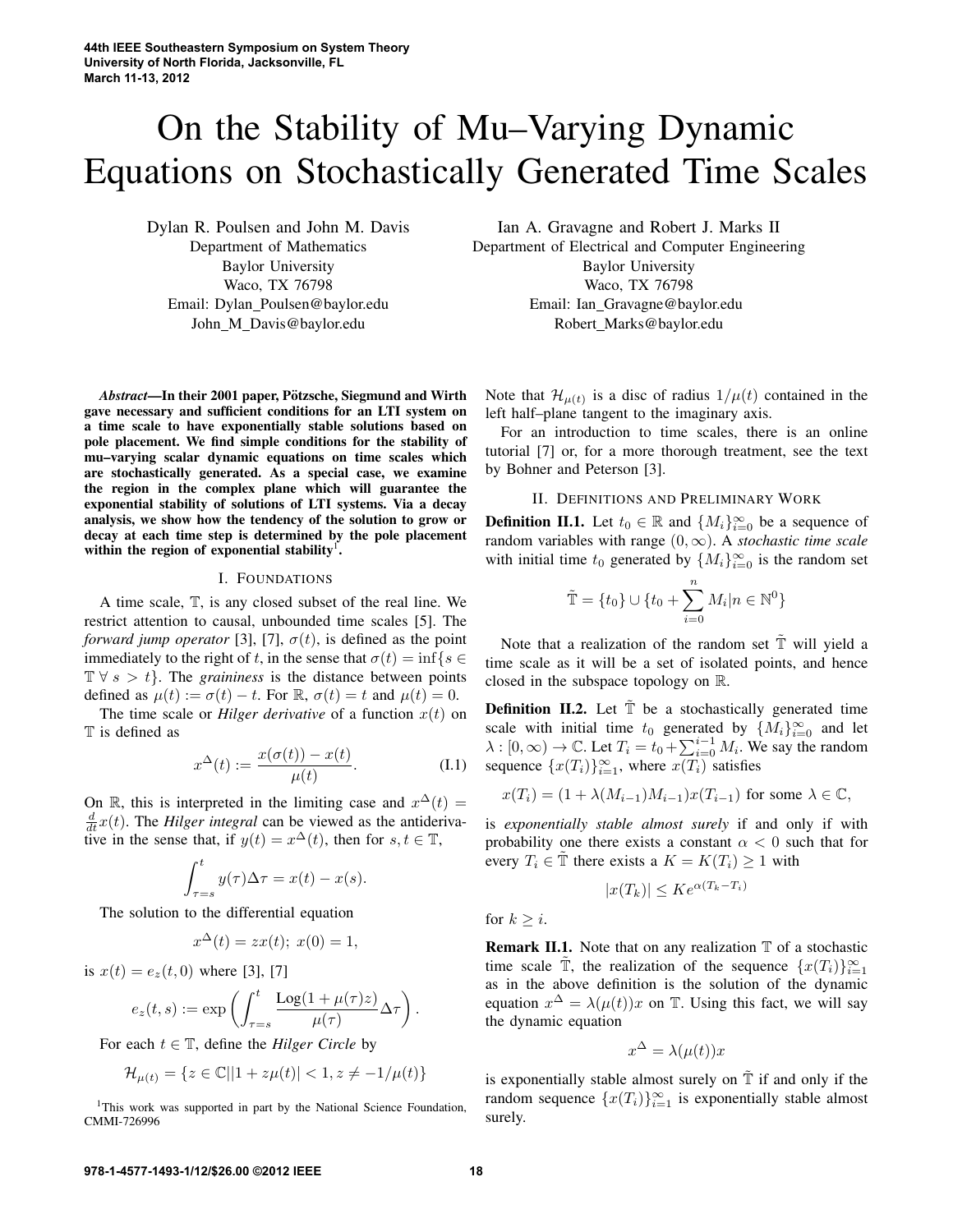#### III. MAIN RESULT

Our main result requires a lemma, which is a modest generalization of proposition 6 from Pötzsche et al. [6].

Lemma III.1. *Let* T *be a time scale which is bounded above and let*  $\lambda : [0, \infty) \to \mathbb{C}$ *. The scalar system* 

$$
x^{\Delta} = \lambda(\mu(t))x \tag{III.1}
$$

*is exponentially stable if and only if one of the following conditions is satisfied:*

*(i)*  $\limsup_{T \to \infty} \frac{1}{T-t_0} \int_{t_0}^{T} \lim_{s \to \mu(t)} \frac{\ln|1+\lambda(s)s|}{s} \Delta t < 0.$  $f(ii) \forall T \in \mathbb{T} \exists t \in \mathbb{T}$  *with*  $t > T$  *such that*  $1 + \mu(t)\lambda(\mu(t)) =$ 0

*Proof:* Follow the proof of proposition 6 in Pötzsche et al. [6]. No step in the proof relies explicitly on  $\lambda(\mu(t))$  being a constant.

**Theorem III.2.** Let  $\lambda$  :  $[0,1] \rightarrow \mathbb{C}$  and  $\{M_i\}_{i=0}^{\infty}$  be a *sequence of independent identically distributed nonnegative random variables. Assume further that for all*  $M \in \{M_i\}_{i=0}^{\infty}$  $P[M = 0] = 0$  and  $P[1 + \lambda(M)M = 0] = 0$ . Let  $\tilde{\mathbb{T}}$ *be a stochastically generated time scale with initial time*  $t_0$  generated by  $\{M_i\}_{i=0}^{\infty}$ . Let  $T_i = t_0 + \sum_{i=0}^{i-1} M_i$ . Then *the scalar dynamic equation* (III.1) *is exponentially stable almost surely on*  $\mathbb{T}$  *if and only if for all*  $M \in \{M_i\}_{i=0}^{\infty}$ ,  $E[\ln |1 + \lambda(M)M|] < 0.$ 

*Proof:* "  $\Leftarrow$ " If  $E[\ln |1 + \lambda(M)M|] < 0$ , then by the strong law of large numbers,

$$
\limsup_{n \to \infty} \frac{\sum_{i=0}^{n} \ln|1 + \lambda(M_i)M_i|}{n}
$$
\n
$$
= \lim_{n \to \infty} \frac{\sum_{i=0}^{n} \ln|1 + \lambda(M_i)M_i|}{n}
$$
\n
$$
= E[\ln|1 + \lambda(M)M|] < 0
$$

almost surely. The above implies

$$
\limsup_{n \to \infty} \sum_{i=0}^{n} \ln|1 + \lambda(M_i)M_i| < 0
$$

almost surely, or equivalently,

$$
\limsup_{n \to \infty} \frac{1}{T_n - t_0} \sum_{i=0}^n \ln|1 + \lambda(M_i)M_i|
$$
\n
$$
= \limsup_{n \to \infty} \frac{1}{T_n - t_0} \int_{t_0}^{T_n} \frac{\ln|1 + \lambda(M_i)M_i|}{M_i} \Delta t
$$
\n
$$
< 0
$$

almost surely. Thus by Lemma III.1, the dynamic equation (III.1) is exponentially stable almost surely.

"  $\Rightarrow$ " We show the contrapositive. First note for all  $t > t_0, 1 + \mu(t)\lambda(\mu(t)) \neq 0$  almost surely since  $P[1 + \lambda(M_i)M_i = 0] = 0, i \in \mathbb{N}^0$ , thus the second condition of Lemma III.1 does not hold.

If  $E[\ln |1+\lambda(M)M|] \geq 0$ , then by the strong law of large numbers,

$$
\limsup_{n \to \infty} \frac{\sum_{i=0}^{n} \ln|1 + \lambda(M_i)M_i|}{n}
$$
\n
$$
= \lim_{n \to \infty} \frac{\sum_{i=0}^{n} \ln|1 + \lambda(M_i)M_i|}{n}
$$
\n
$$
= E[\ln|1 + \lambda(M)M|] \ge 0
$$

almost surely. The above implies

$$
\limsup_{n \to \infty} \sum_{i=0}^{n} \ln|1 + \lambda(M_i)M_i| \ge 0
$$

almost surely, or equivalently,

$$
\limsup_{n \to \infty} \frac{1}{T_n - t_0} \sum_{i=0}^n \ln|1 + \lambda(M_i)M_i|
$$
\n
$$
= \limsup_{n \to \infty} \frac{1}{T_n - t_0} \int_{t_0}^{T_n} \frac{\ln|1 + \lambda(M_i)M_i|}{M_i} \Delta t
$$
\n
$$
\geq 0
$$
\n(III.2)

almost surely. Thus by Lemma III.1, the dynamic equation (III.1) is not exponentially stable almost surely.

**Remark III.3.** If  $M$  is an a continuous random variable which admits a probability density function  $f: D \to [0, \infty)$ with support D, the condition  $E[\ln(1 + \lambda(M)M)] < 0$ becomes

$$
\int_D f(\mu) \ln|1+\lambda(\mu)\mu| d\mu < 0.
$$

We note that the above gives an up or down test for whether a given function  $\lambda$  makes (III.1) exponentially stable. The function space of all such functions  $\lambda$  is quite complicated. In fact, the space is not even linear. We can, however, study certain classes of functions. Letting  $\lambda(\mu(t)) = \frac{e^{2\mu(t)} - 1}{\mu(t)}$ , the cylinder transformation, a particularly important function in the study of time scales, we find

$$
E[\ln|1 + \lambda(M)M|] = E\left[\ln\left|1 + \frac{e^{zM} - 1}{M}M\right|\right]
$$
  
= Re(z)E[M] < 0

if and only if  $Re(z) < 0$  and M has finite mean. This should agree with our intuition, as the region of exponential stability for the equation  $\dot{x} = zx$  on  $\mathbb R$  is  $\{z \in \mathbb C | \text{Re}(z) < 0\}.$ 

Remark III.4. If M is a discrete random variable with finitely many possible values  $\mu_1, \mu_2, \ldots, \mu_n$  with a probability mass function  $q : D \to [0, \infty)$ , the condition  $E[\ln |1 + \dots]$  $|\lambda M| < 0$  becomes

$$
\sum_{i=1}^{n} f(\mu_i) \ln |1 + \lambda(\mu_i)\mu_i| < 0,
$$
\n
$$
\prod_{i=1}^{n} |1 + \lambda(\mu_i)\mu_i|^{f(\mu_i)} < 1.
$$

or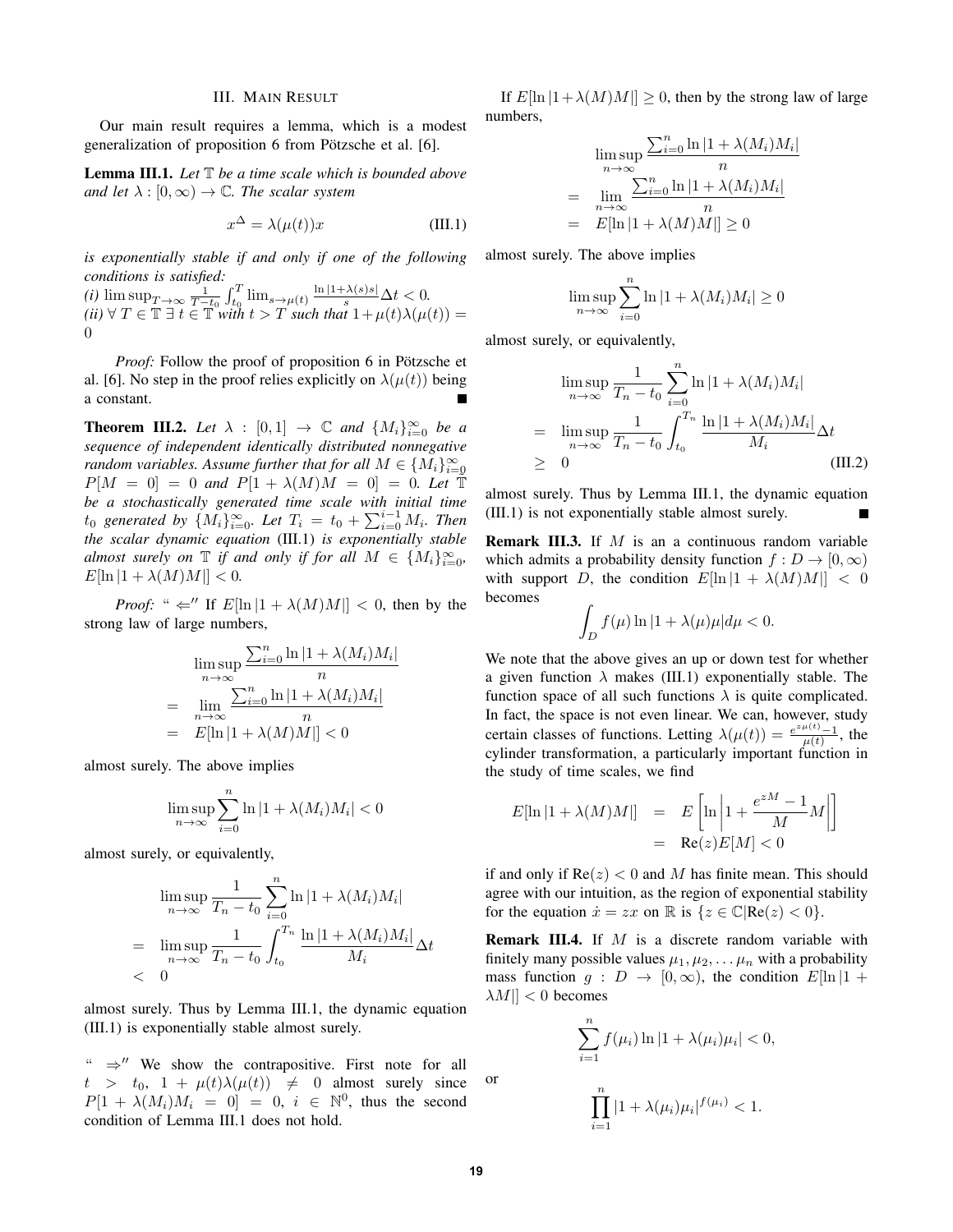Consider the special case where  $\lambda(\mu)$  is constant, that is, we have the equation

$$
x^{\Delta} = \lambda x. \tag{III.3}
$$

Then the above agrees with the result by Davis et al. in [4] where the asymptotic weights  $d_k = f(\mu_k)$ . We can view their concept of asymptotic equivalence class as the set of all time scales which are distributed the same in the tail.

Remark III.5. In the proof of proposition 6 of Pötzsche et al. [6], a formula for a suitable  $\alpha$  in the bounding exponential function  $Ke^{-\alpha t}$  is given by, in our case,

$$
\alpha = -\limsup_{n \to \infty} \frac{\sum_{i=0}^{n} \ln|1 + \lambda(M_i)M_i|}{T_n - t_0}
$$
  
\n
$$
= -\limsup_{n \to \infty} \frac{n}{\sum_{i=0}^{n-1} M_i} \frac{\sum_{i=0}^{n} \ln|1 + \lambda(M_i)M_i|}{n}
$$
  
\n
$$
= -\frac{E[\ln|1 + \lambda(M)M|]}{E[M]}
$$
  
\n
$$
> 0.
$$

Remark III.6. We can view the solution of the deterministic equation (III.1) on a stochastic time scale as the solution of the stochastic equation  $x_{n+1} = (1 + \lambda(M_n)M_n)x_n$  on the deterministic time scale  $\mathbb{Z}$ . The problem of stability of stochastic systems has been studied in [1]. It is known that the stochastic difference equation  $x_{n+1} = a_n x_n$ , where  ${a_n}$  is a sequence of ergodic scalar random variables is exponentially stable almost surely if and only if  $E[a_n] < 0$ . This result matches our result, as the sequence of random variables  $\{1 + \lambda(M_n)M_n\}$  is a sequence of independent random variables, and hence is a sequence of ergodic random variables. The definition of exponential stability almost surely for stochastic difference equations differs, however, from the definition presented in this paper, which is the definition commonly used in the time scales literature. The two definitions may or may not be equivalent.

**Corollary III.7.** Let  $\{M_i\}_{i=0}^{\infty}$  be states at step i of an *ergodic Markov chain with finitely many states*  $\mu_1, \mu_2, \ldots, \mu_n$ *, all of which are nonzero. Let*  $\lambda \in \mathbb{C}$  *such that*  $|1 + \lambda \mu_k| \neq 0$ *for*  $1 \leq k \leq n$ *. Let*  $\mathbb{T}$  *be a stochastically generated time scale with initial time t*<sub>0</sub> *generated by*  $\{M_i\}_{i=0}^{\infty}$ *. Define*  $\pi$ *to be the unique stationary discrete distribution associated with the Markov chain. Then the scalar dynamic equation* (III.3) *is exponentially stable almost surely on*  $\mathbb T$  *if and only if*  $\sum_{i=1}^{n} \pi(\mu_i) \ln |1 + \lambda \mu_i| < 0$ .

**Corollary III.8.** Let  $\{M_i\}_{i=0}^{\infty}$  be a sequence of nonnegative independent random variables and let  $\mathbb T$  be a stochasti*cally generated time scale with initial time*  $t_0$  *generated by*  ${M_i}_{i=0}^{\infty}$ . Assume, for  $\lambda : [0, \infty) \to \mathbb{C}$ ,

$$
\sum_{k=0}^{\infty} \frac{1}{(k+1)^2} Var[\ln|1+\lambda(M_i)M_i|] < \infty.
$$

*Assume further that*  $P[M_i = 0] = 0$  *and*  $P[1 + \lambda(M_i)M_i =$  $[0] = 0$  for  $i \in \mathbb{N}^0$ . Then the scalar dynamic equation (III.3) *is exponentially stable almost surely on*  $\mathbb T$  *if and only if*  $\lim_{n\to\infty} E\left[\frac{\sum_{i=0}^{n} \ln |1+\lambda(M_i)M_i|}{n+1}\right]$ < 0*.*

*Proof:* Use Kolmogorov's Strong Law of Law Numbers and follow the proof of Theorem 1.

The next proof requires a corollary to the Borel-Cantelli lemma, which we state here

**Lemma III.9.** Let  $\{X_n\}_{n=0}^{\infty}$  be a sequence of random *variables and let*  $a \in \mathbb{R}$  *be such that* 

$$
\sum_{n=0}^{\infty} P[X_n \ge a] < \infty.
$$

*Then*

$$
\limsup_{n \to \infty} X_n < a.
$$

We can now prove the following corollary.

**Corollary III.10.** Let  $\{M_i\}_{i=0}^{\infty}$  be a sequence of nonnegative *random variables and let*  $\lambda : [0, \infty) \to \mathbb{C}$  *such that* 

$$
\sum_{n=0}^{\infty} P\left[\sum_{k=0}^{n} \ln|1 + \lambda(M_i)M_i| \ge 0\right]
$$
  
= 
$$
\sum_{n=0}^{\infty} P\left[\frac{\sum_{k=0}^{n} \ln|1 + \lambda(M_i)M_i|}{n+1} \ge 0\right] < \infty.
$$

*Assume further that*  $P[M_i = 0] = 0$  *and*  $P[1 + \lambda(M_i)M_i =$  $[0] = 0$  for  $i \in \mathbb{N}^0$ . let  $\mathbb{T}$  be a stochastically generated time *scale with initial time*  $t_0$  *generated by*  $\{M_i\}_{i=0}^{\infty}$ *. Then the scalar dynamic equation* (III.3) *is exponentially stable almost surely on*  $\mathbb{T}$ *.* 

*Proof:* Condition (III.4) yields, by (III.9), that

$$
\limsup_{n \to \infty} \ln|1 + \lambda(M_i)M_i| < 0
$$

almost surely. With this, we proceed as in the " $\Leftarrow$ " part of the proof of Theorem 1.

# IV. EXAMPLES

We now examine the behaviour of (III.3) on a stochastically generated time scale  $\mathbb{T}_{\Gamma}$  generated by independently identically distributed random variables taken from a Gamma Distribution with shape parameter 2 and rate parameter 2, whose probability density function we call  $f$ . Notice that such a stochastically generated time scales falls under the scope of (III.2), and by Remark III.4, given  $\lambda \in \mathbb{C}$ , (III.3) is exponentially stable on  $\mathbb{T}_{\Gamma}$  if and only if

$$
\int_0^\infty f(\mu) \ln|1 + \lambda \mu| d\mu < 0.
$$

 $\cdot$ 

The region in the complex plane where this inequality holds, which we will call the region of stability, is shown in Figure 1.

We choose two values of  $\lambda$ ,  $\lambda_1 = 1 + .25i$  and  $\lambda_2 =$  $-2 + .67i$  and generate six realizations of the time scale using each  $\lambda_i$ ,  $i = 1, 2$ . The results are shown in Figure 2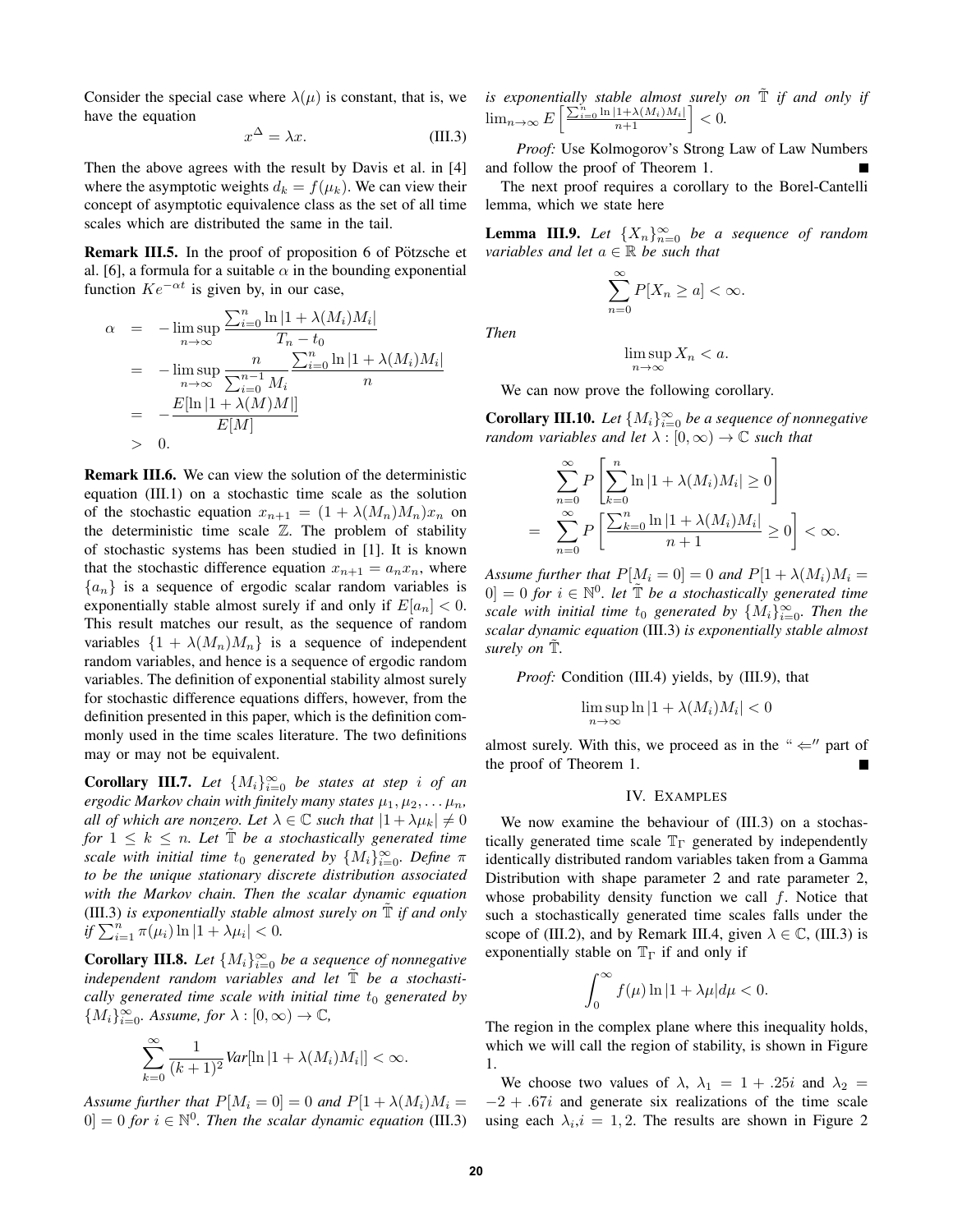

Fig. 1. The region of stability for the stochastically generated time scale  $T_{\Gamma}$ .

and Figure 3 along with the theoretical decay rate as in a Remark III.5.

Note that the solution of (III.3) with  $\lambda = \lambda_1$  decays fairly regularly and does not require an extremely large multiplier on the bounding exponential.

The solution of (III.3) with  $\lambda = \lambda_2$ , on the other hand, is very irregular in its behavior , having swings in the order of magnitude of x as large as  $10^{100}$ . Amazingly (III.3) is exponentially stable by (III.2), but it has a very slow decay rate and does not decay reliably locally.

We note that this analysis is not limited to time scales picked randomly from a distribution. If we know the frequency with which different graininesses appear in the tail of the time scale, the same results hold. To see this, we consider  $\mathbb{T}_{1,2} = \{0, 1, 3, 4, 6, \ldots, k, k+1, k+3, k+4, \ldots\}$  which is a time scale where the graininess alternates between 1 and 2. Thus we can think of this as a particular instance of a time scale generated by a random variable with probability mass function

$$
f(t) = \begin{cases} 1/2 \text{ if } t = 1\\ 1/2 \text{ if } t = 2 \end{cases}
$$

.

The condition on  $\lambda$  for stability of (III.3) on  $\mathbb{T}_{1,2}$  is

$$
\sum_{i=1}^{2} f(i) \ln|1 + \lambda i| < 0
$$

Solutions of (III.3) for  $\lambda$  satisfying the above condition is shown in Figure 4 with along with the theoretical decay rate which we mentioned in Remark III.5.

### V. DECAY ANALYSIS

The example that showed the exponential stability of (III.3) with  $\lambda = \lambda_2$  on  $\mathbb{T}_{\Gamma}$  should give us some concern with this framework. After all, in applications we would not call a system with a state variable whose magnitude reached  $10^{100}$ "stable"! We now consider how to analyze the probability that the state variable will have a magnitude below a certain tolerance  $\tau > 0$ . Throughout this section we will denote the



Fig. 4. The solution of (III.3) on  $\mathbb{T}_{1,2}$  for  $\lambda = -.9 + .4i$  along with the predicted decay rate.

conditional probability of an event  $A$  given another event  $B$ by  $P[A;B]$ .

Let  $\{x(T_k)\}_{k=0}^{\infty}$  be the solution of (III.3) with initial condition  $x(t_0) = k$  where  $|k| = 1$  on a time scale with generated by the independent identically distributed random variables  $\{M_i\}_{i=0}^{\infty}$ . Note

$$
P[|x(t_0)| < \tau] = \begin{cases} 0 \text{ if } \tau \le 1\\ 1 \text{ if } \tau > 1. \end{cases}
$$

For the sake of the simplicity, assume further that the  $M_i$ 's are continuous random variables which admit a probability distribution function f with support  $[0, \infty)$ . To find the probability that the magnitude of the state variable is beneath the tolerance after one step, write  $\lambda = x + iy$  and calculate

$$
P[|x(T_1)| < \tau]
$$
  
=  $P[|x(t_0)(\lambda M_0 + 1)| < \tau]$   
=  $P[|x(t_0)||(x + iy)M_0 + 1| < \tau]$   
=  $P[(M_0x + 1)^2 + M_0^2y^2 < \tau^2]$   
=  $P[M_0^2(x^2 + y^2) + 2M_0x + (1 - \tau^2) < 0]$   
=  $P[M_0^2|\lambda|^2 + 2M_0 \text{Re}(\lambda) + (1 - \tau^2) < 0]$   
=  $P[c_1(\tau) < M_0 < c_2(\tau)]$   
=  $\int_{c_1(\tau)}^{c_2(\tau)} f(\mu) d\mu$ 

where  $c_1(\tau) =$  $\sqrt{(\text{Re}(\lambda))^2 - |\lambda|^2(1-\tau^2)}$  $\frac{\log(\lambda)}{|\lambda|^2}$  and  $c_2(\tau)$  =  $-\text{Re}(\lambda)+\sqrt{(\text{Re}(\lambda))^2-|\lambda|^2(1-\tau^2)}$ 

 $\frac{\ln(\lambda)}{|\lambda|^2}$  are obtained via the quadratic formula with the assumption  $c_i(\tau) = 0$  if the equations above yield imaginary or negative numbers,  $i = 1, 2$ . We note that if  $\tau \geq 1$  then  $c_1(\tau)$  and  $c_2(\tau)$  are real–valued. This is not necessarily the case if  $\tau < 1$ , since the solution cannot decay arbitrarily fast. The smallest factor the solution can decay by is  $\hat{\tau}$  such that  $\text{Re}(\lambda)^2 - |\lambda|^2 (1 - \hat{\tau}^2) = 0$ .

Note that since the  $M_i$ 's are IID random variables, the method above shows the probability that the solution grows by a factor bounded by  $\tau$  on the any single time step. By letting  $\tau = 1$ , we obtain the probability that the solution will not grow the next time step,

$$
p := P[|x(T_1)| < 1] = P[|x(T_k)| < c; |x(T_{k-1})| = c]
$$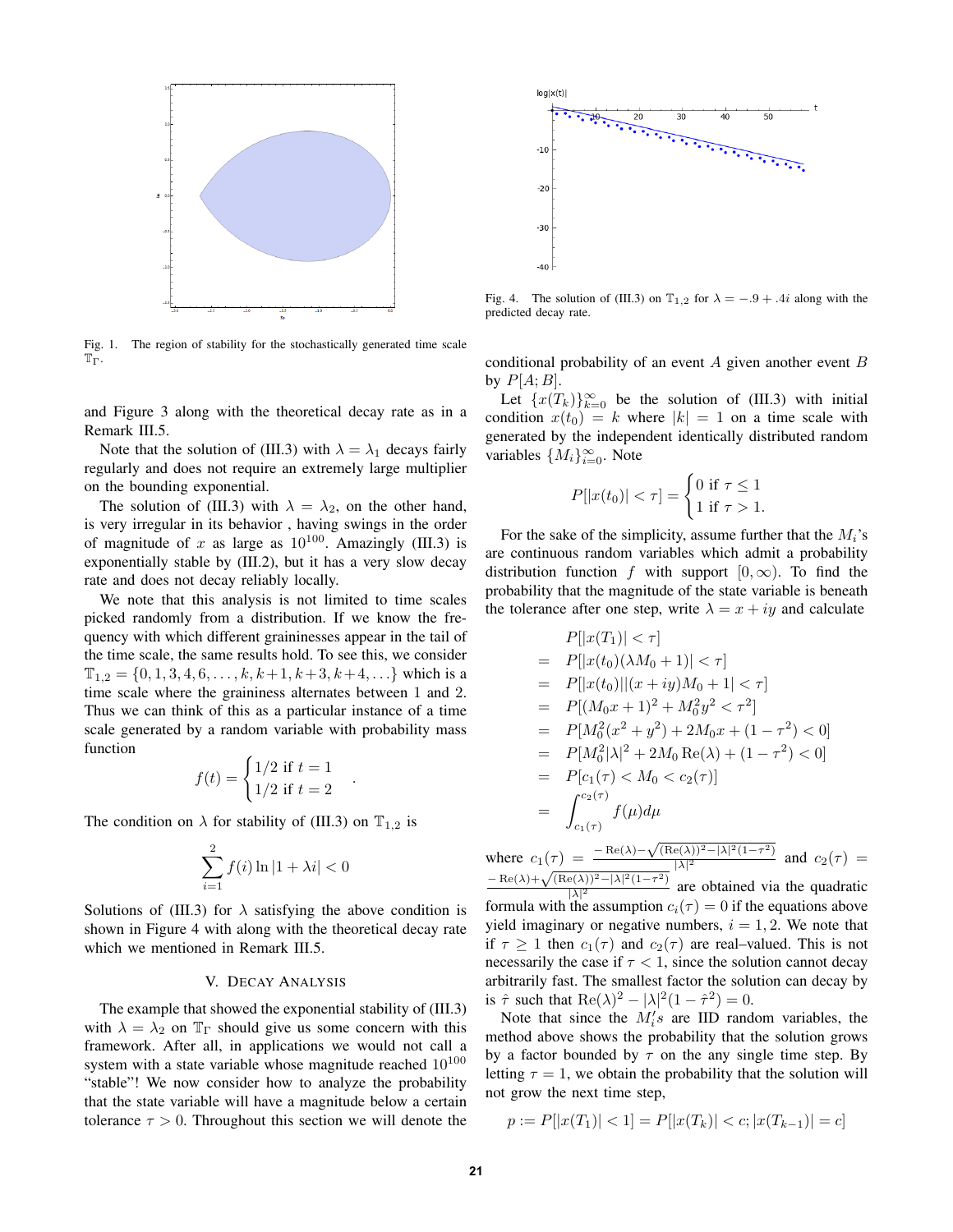

Fig. 2.  $\log(|x(t)|)$  with  $\lambda_1 = -1 + .25i$  on six different time scales generated from the gamma distribution with shape parameter 2 and rate parameter 2.



Fig. 3. log( $|x(t)|$ ) with  $\lambda_2 = -2 + .67i$  on six different time scales generated from the gamma distribution with shape parameter 2 and rate parameter 2.



Fig. 5. All figure are for the stochastically generated time scale  $\mathbb{T}_{\Gamma}$ . Left: Contour plot of the decay rate  $\alpha$  in the region of stability. Center: Contour plot of p in the left–half complex plane. Right: Contour plot of p in the left–half complex plane with the decay rate  $\alpha$  in the region of stability overlaid.